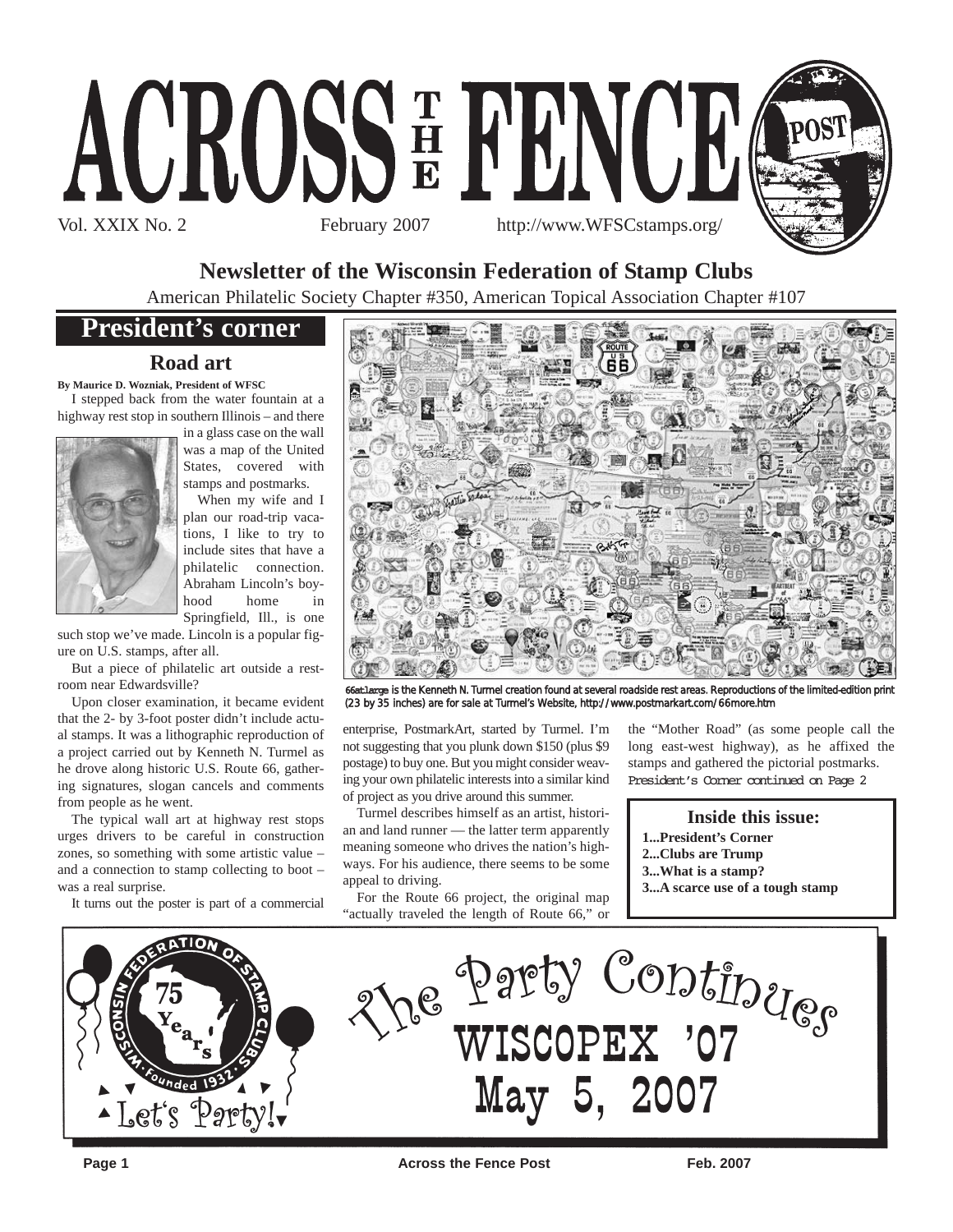## **Clubs are Trump**

**By Maurice D. Wozniak, President of WFSC**

"Names make the news" is an axiom of journalism — and something to think about when putting together each club newsletter. Running members' names in your newsletter is a good way to encourage readership and, incidentally, participation in meetings and events.

List names of participants in club outings, tell who is scheduled to give the next program or provide treats. Run a few sentences to give credit for a member's program presentation. Name the auctioneer and the runner for the club auction.

In a newsletter last fall, the **Kenosha Stamp and Cover Club** listed the eight members who

### President's Corner, from page 1

"From 1995 to 1997, the original artwork piece was hand-carried into every post office that still existed along the route," Turmel says on his PostmarkArt website. "Each postmark was inked directly onto the artwork in its own city — an effort that all diehard Route 66 enthusiasts can appreciate and one that could never be duplicated again," because of changing postmark designs and closing of post offices.

He logged more than 28,600 miles in the effort and then made 2,448 signed and numbered copies — one for each mile of the original Route 66.

Included in the poster are autographs of people such as Bobby Troup, who wrote the song, *(Get Your Kicks on) Route 66*, Martin Milner, who acted in the 1960-64 CBS television series, *Route 66*, Keith Birdsong, artist of the Indian went on a post office tour and also listed the three people who the editor knew went to Stampshow at Rosemont, Ill.

We're all volunteers. A verbal recognition is always appreciated.

## **\*\*\***

### **Program ideas**

A survey of members of the **Rockford (Ill.) Stamp Club** showed what the members like most about the meetings — the auctions, replied nine of the first 11 responders. At the club's December meeting, it held a charity auction, with all proceeds going to a local organization that supports needy families.

At "Dealers' Night," members of the

### Dances U.S. postage stamps, and others.

Turmel was a Postal Service mail clerk from 1974-94. He has created other map-and-stamp projects, starting in 1993 with the Cherokee Strip Land Run Centennial.

Starting with a background map, "mile by mile the artwork blossoms into a wonderful collage masterpiece," he says about the process.

Your personal masterpiece doesn't have to be so big, and you don't have to sell copies of it, but if you do decide to try a project like this start with acid-free paper so it will last a long time. Plan most of your stops and make sure you have appropriate stamps with you. Seek pictorial cancels when you can, but any handstamp will work. And don't forget autographs, including your own. Bottom right is a good spot for the artist to sign.

**Outagamie Philatelic Society** can look over material offered by participating dealers, some aimed at individuals' interests.

#### **\*\*\***

### **What others are doing**

The Stamp Bourse sponsored by the **Oshkosh Philatelic Society** gathered significant publicity — a layout of three color photos in the hometown *Northwestern* newspaper, showing some of the dealers and some collectors.

Surely no pun was intended when the **Kettle Moraine Coin and Stamp Club** reported plans for a summertime fund-raiser brat fry were "on a roll."

**The Milwaukee Philatelic Society** has a new meeting location for 2007 — Room 110 at the Mayfair Mall.

**The North Shore Stamp Club** meets at the North Shore Library Community Room, 6800 N. Port Washington Rd., Glendale, just south of Green Tree Road on the east side of Port Washington Rd.

*Information for "Clubs Are Trump" is gathered from club newsletters. Please send newsletters to Maurice D. Wozniak, 1010 Berlin St., Waupaca WI 54981.*



# **Wisconsin Federation of Stamp Clubs officers** Across the Fence Post is the official publication of

PRESIDENT Maurice D. Wozniak 1010 Berlin St. Waupaca, WI 54981

715-258-2025 berliners2@sbcglobal.net

### VICE PRESIDENT Hank Schmidt P.O. Box 3153

Oshkosh, WI 54903 artcoy@vbe.com

### CENTRAL OFFICE/SECRETARY Vacant

### TREASURER

Paul T. Schroeder 1750 W. 5th Ave., Apt. F Oshkosh, WI 54902 920-426-2059

### VP YOUTH DIVISION

### MaryAnn Bowman P.O. Box 1451 Waukesha, WI 53187

NE REGION VP

Al Marcus (maram@tds.net) Green Bay Phil. Soc. Northwoods Phil. Soc. (Iron Mountain) Outagamie Phil. Soc. Wisc. Postal Hist. Soc.

### EAST CENT. REGION VP Vern Witt

Fond du Lac Stamp Club Kettle Moraine Coin & Stamp Club Manitowoc Phil. Soc. Oshkosh Phil. Soc. Sheboygan Stamp Club

### SW REGION VP

Valerie Cook Badger Stamp Club Baraboo Stamp Club Janesville Stamp Club Monroe Stamp & Postcard Club Rockford Stamp Club

# SOUTH CENTRAL REGION VP

Art Gaffney stehlee@aol.com Waukesha County Phil. Soc.

## SE REGION VP Art Schmitz

piscine@execpc.com Am. Top. Assn. (Chap. 5) Belle City Stamp Club Kenosha Stamp & Cover Club North Shore Phil. Soc. (Milw.) Northwestern Mutual Stamp Club Polish American Stamp Club Wauwatosa Phil. Soc.

### Art Petri

American Air Mail Soc. (Billy Mitchell Chapter) Germany Phil. Soc.

(Chap. 18) Italian American Stamp Club Milwaukee Phil Soc.

### CENTRAL REGION VP Gregg Greenwald

### bluebird@tznet.com

Central Wisc. Stamp Club Chippewa Valley Stamp Club Northwoods Stamp & Coin Club (Rhinelander)

Wisconsin Valley Phil. Soc.

the Wisconsin Federation of Stamp Clubs, Inc., a 501c3 non-profit organization. WFSC also is a life member of the APS (since 1953). For more information about WFSC, please contact the Central Office.

AFTP is published monthly September through April, and every other month May through August (10 issues per year). News of Wisconsin collectors, club news and gratis original philatelic features are welcomed. The editor accepts submissions in any format, but prefers email if possible. Editor reserves the right to make editorial changes to submitted copy.

Material appearing in AFTP not carrying an individual copyright notice may be reproduced only by not-

for-profit organizations, provided the author(s) and AFTP receive credit or attribution. All materials carrying an individual copyright notice are the sole property of the author(s). Unless explicitly stated by an officer in conjunction with official WFSC business, opinions expressed by the editor or individual authors are not necessarily endorsed by the WFSC.

Submission deadlines for editorial and avertisingmaterials are for the 1st of the month preceding month of publication (i.e. Jan. 1 for Feb. issue).

All show calendar information, along with all other editorial matter and listings, should be sent to: Wayne L. Youngblood, Editor ATFP, P.O. Box 111, Scandinavia WI 54977-0111. (youngblood@tds.net) phone: 715-467-4416.

Advertising material and payment should be sent to Dave Carney, Advertising Manager, AFTP, P.O. Box 55, Kimberly, WI 54136-0055. (dcarneyl@new.rr.com) pnone: 920-687-9077. For a complete list of advertising rates and policies (display, classified and listings), request a copy from the advertising manager.

**Page 2 Across the Fence Post** Feb. 2007

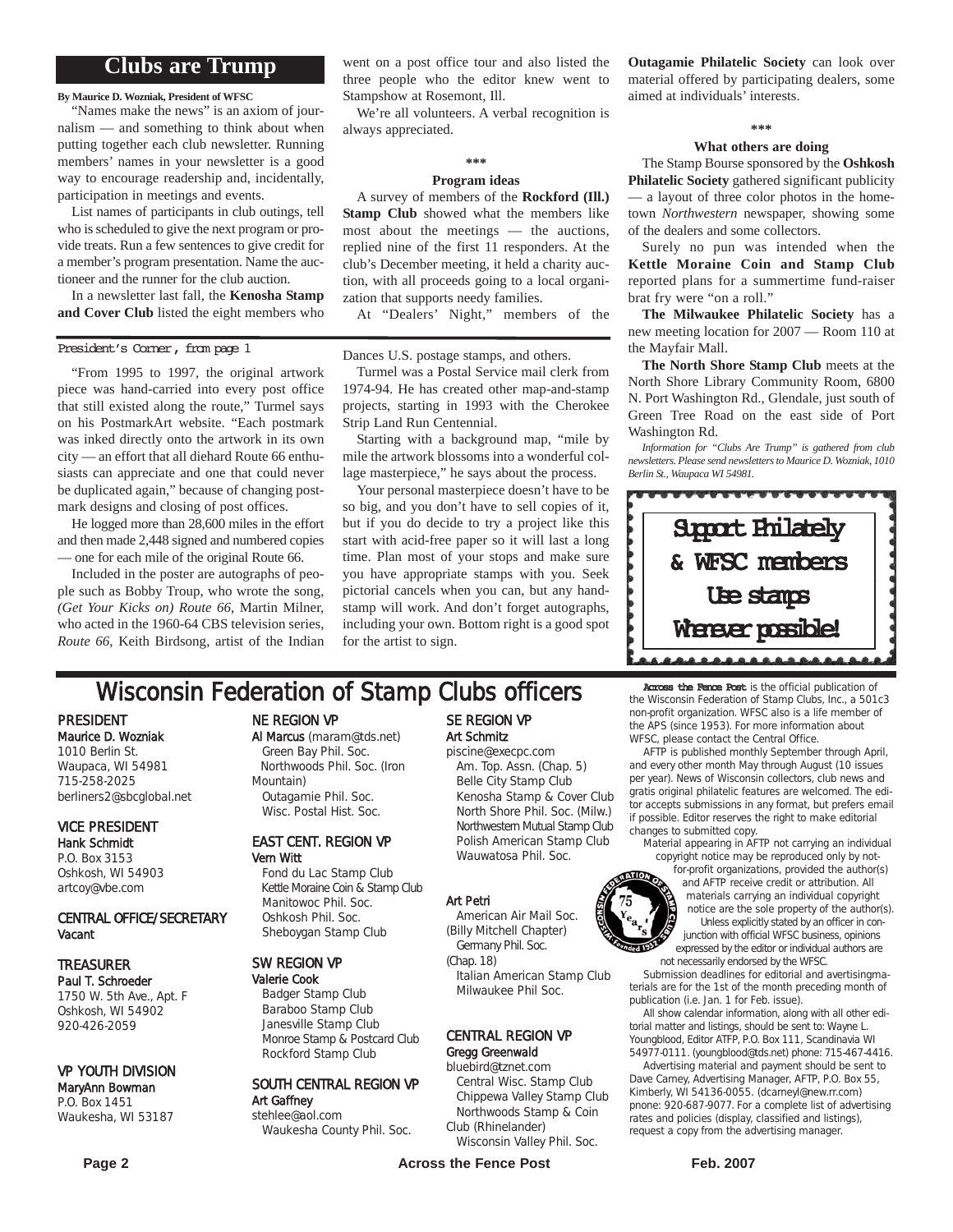

Show Calendar and Registry List your show, bourse, auction or other event here! Calendar listings are free for one WFSC member-club event per year. Classified advertising rates apply for all non-members and other events appearing in this section.

# **2007 WFSC show schedule\***

\*Some dates and details may be subject to change, and there will likely be additional listings.

### **Feb. 11, 2007**

Annual Exhibition and Bourse Janesville Stamp Club Holiday Inn Express 3100 Wellington Place, Janesville, WI Contact: Gary Wentworth (608-756-1380) wnstamps@aol.com

### CENWISPEX '07 **Feb. 18, 2007**

Central Wisconsin Stamp Club JADECO Stamp and Hobby, North Point Mall, 200 Division St., Stevens Point, Wis. Contact: J.D. Manville, Box 845, Stevens Point, WI 54481 (715-341-5555) (jadeco@charter.net)

**March 3-4, 2007**

STAMPFEST '07 Milwaukee Philatelic Society St. Aloysius Gonzaga Hall 1435 S. 92nd St., West Allis, WI Contact: Carol Schutta, 10250 W. Sharon Lane #5, Milwaukee, WI 53225 (414-464-6994) MilwaukeePhilatelic.org

## **March 10-11, 2007**

ROCKFORD '07 Rockford Stamp Club Forest Hills Lodge 9500 Forest Hills Road, Rockford, IL Contact: Tim Wait, 1718 Northrock Ct., Rockford, IL 61103 (815-670-5869) t.wait@insightBB.com

## **March 17, 2007**

BAYPEX '07 Green Bay Philatelic Society Ramada Plaza Hotel. 2750 Ramada Way, Green Bay, WI. Contact: Gordy Lindner, 1002 Amberly Trail, Green Bay, WI 54311 (920) 465-6692

# **March 31, 2007**

OUTAPEX '07 Outagamie Philatelic Society Columbus Club, 2531 N. Richmond St., Appleton, 10 a.m. to 5 p.m.

Contact: Al Marcus, Box 11, Appleton, WI 54912 (maram@tds.net) (920-725-0798)

### DANEPEX '07 **April 21, 2007**

Badger Stamp Club Turners Hall, 3001 So. Stoughton Road, Madison, WI Contact: John Pare, 405 Perimeter Rd. Mt. Horeb, WI 53572 (608-437-5124) pare16@charter.net

# Sheboygan Stamp and Coin Show

Sheboygan Stamp Club Municipal Building, 375 Buffalo St., Sheboygan Falls, WI Contact: Barbara Stohl Box 907, Sheboygan, WI 53082 (920-458-4883)



### TRI-PEX Stamp Fair ATA Chapter 5 and North Shore Philatelic Society St. Aloysius Gonzaga Hall 1435 So. 92nd St., West Allis, WI Contact: Robert Henak, NSPS, Box 170832, Milwaukee, WI (414-351-1519) henak@execpc.com, www.MilwaukeePhilatelic.org

# **A scarce use of a tough stamp to find on cover**

### **by Wayne L. Youngblood**

One of the toughest of all 20thcentury stamps to find properly used on cover is the one and only registry stamp issued by the United States. This stamp, Scott F1, was released Dec. 1, 1911, to pay the then-current 10c registry fee, which was assessed in addition to postage.

Although a special stamp for registered mail seemed like a good idea, it was not a successful one. Regular stamps were valid for paying these fees as well, so the special stamps were not widely used and were likely unpopular with postal clerks.

As a result, the postmaster general abolished the use of registry stamps effective May 28, 1913, less than a year and a half after their release. The stamps remained valid for use until supplies were exhausted.

Finding a registry stamp on cover is a challenge. It will usually be found with a 2c stamp, and usu-

## **What is a stamp?**

**by Carol Schutta**

A stamp is a small piece of paper that you put on an envelope to send it from here to there. At least that is what most people say it is.

A stamp is much more than that. It teaches history as you collect each one. You learn about events that shaped this country. You learn how the world sees us. You learn **BUREAU OF CHEMISTRY Willet** U.S. Department of Agriculture **REGISTER** and Drug Inspection Labo PENALTY FOR PRIVATE USE, \$300 177 State Str 28395 BECZITTD JUL31 FW Runford Chemical Works, ANSD. Providence. Return receipt demanded. R. I. 9977

Used more than two months after registry stamps were abolished, the stamp on this cover represents payment of special fees on a government permit envelope.

ally within the 17-month window of proper use.

However, there are unusual uses of these stamps as well. Shown above is a single-franking cover of the 10c registry stamp. This is possible only in combination with a government permit, or penalty envelope. Permit covers were authorized for government agencies, but only for basic postage fees. All special services were extra — in this case, paid with a single franking of the registry stamp (Scott F1).

about plants and animas and how they interact with each other — the birds of the skies and the creatures that live in the water. You learn about rocks, planets, space travel and transportation. You learn about the men and women who participated in important events. Every stamp has a story and brings each of these things to life.

This particular cover, from the Food and Drug Inspection Laboratory (Bureau of Chemistry) of the Department of Agriculture, was sent a little more than a month after the use of the stamp was abolished. It was mailed from Boston. Mass., July 30, 1913, and recieved in Providence, R.I., July 31 (doublering magenta cancels on reverse).

Despite its rarity, covers such as this don't generally sell for prices in the stratosphere. If you can find one, a cover similar to this may be available in the \$75 range. This is only because these short-lived stamps are not widely collected. Even a normal use will likely sell for around \$40.

So you have a scarce or unusual cover you'd like to share with the Federation's membership?

If so, please send details, along with a clear photocopy or scan to Great Postal History, Wayne L. Youngblood, P.O. Box 111, Scandinavia WI 54977-0111.